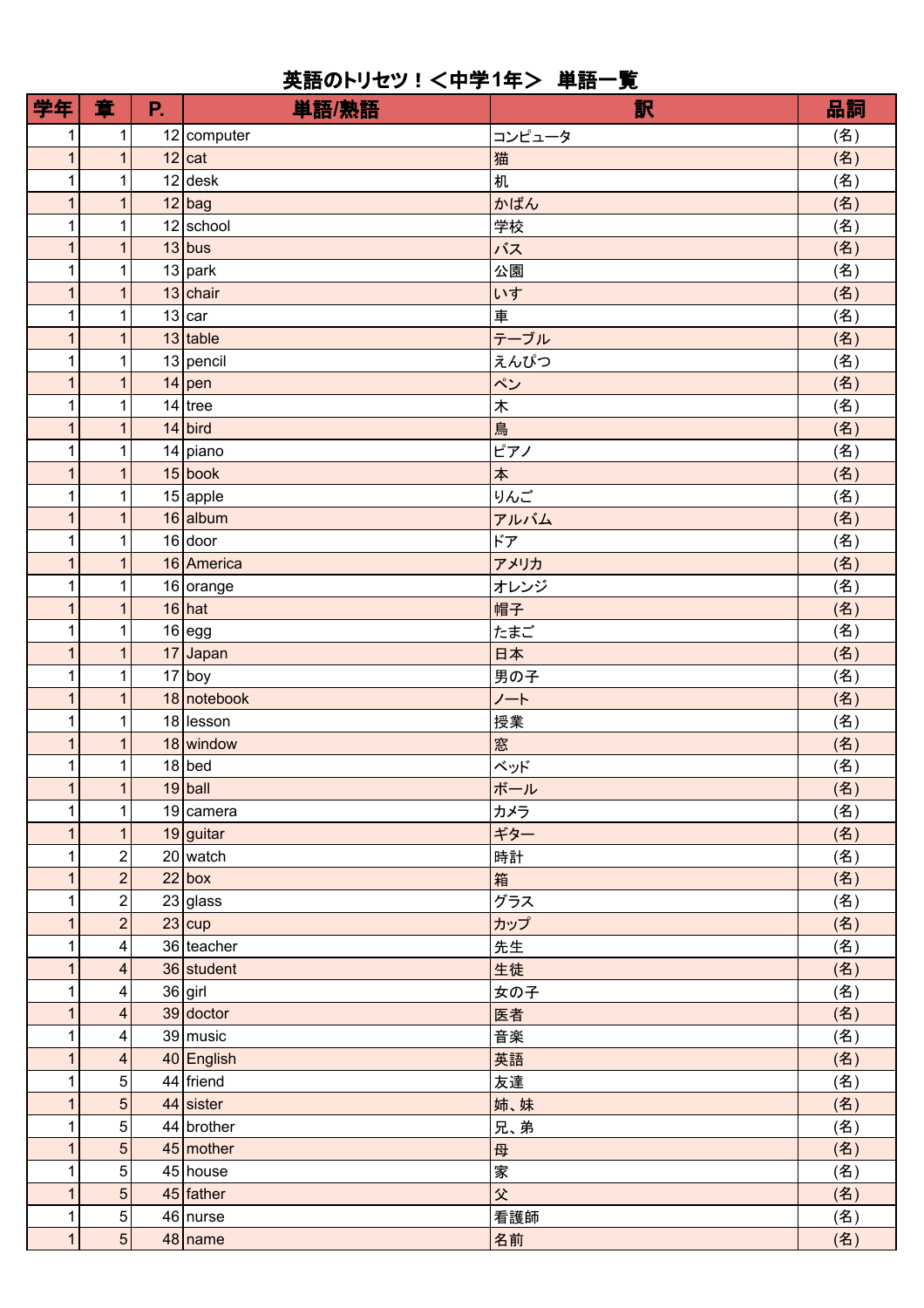| 1              | 5               | 50 afternoon           | 午後                   | (名) |
|----------------|-----------------|------------------------|----------------------|-----|
| $\mathbf{1}$   | $6\phantom{1}6$ | $56$ have              | 持っている、(動物を)飼っている     | (動) |
| 1              | 6               | $56$ hand              | 手                    | (名) |
| $\overline{1}$ | $\, 6$          | $56$ play              | (スポーツを)する、(楽器を)弾く、遊ぶ | (動) |
| $\mathbf{1}$   | 6               | $56$ tennis            | テニス                  | (名) |
| $\mathbf{1}$   | $\,6$           | $56$ speak             | 話す                   | (動) |
| 1              | 6               | $56$ like              | 好き                   | (動) |
| $\mathbf{1}$   | $\,6$           | 56 soccer              | サッカー                 | (名) |
| 1              | 6               | $56$ study             | 勉強する                 | (動) |
| $\overline{1}$ | $\, 6$          | $57$ use               | 使う                   | (動) |
| $\mathbf{1}$   | $\,6$           | $59$ know              | 知っている                | (動) |
| $\mathbf{1}$   | $\,6$           | $59$ bike              | 自転車                  | (名) |
| 1              | $\,6\,$         | $60$ want              | 欲しい                  | (動) |
| $\overline{1}$ | $6\phantom{a}$  | 60 baseball            | 野球                   | (名) |
| 1              | $\,6$           | 61 Japanese            | 日本語                  | (名) |
| $\overline{1}$ | $\,6$           | 63 basketball          | バスケットボール             | (名) |
| $\mathbf{1}$   | $\,6$           | $65$ racket            | ラケット                 | (名) |
| $\mathbf{1}$   | $\overline{7}$  | 66 CD                  | <b>CD</b>            | (名) |
| 1              | $\overline{7}$  | $67$ child             | 子ども ※ 複数形はchildren   | (名) |
| $\overline{1}$ | $\overline{7}$  | 67 song                | 歌                    | (名) |
| 1              | $\overline{7}$  | 68 classmate           | クラスメート               | (名) |
| $\overline{1}$ | $\overline{7}$  | 69 flower              | 花                    | (名) |
| $\mathbf{1}$   | $\overline{7}$  | 69 animal              | 動物                   | (名) |
| $\mathbf{1}$   | $\overline{7}$  | $70$ card              | カード                  | (名) |
| $\mathbf{1}$   | $\overline{7}$  | $70$ need              | 必要とする                | (動) |
| $\overline{1}$ | $\overline{7}$  | $72$ leaf              | 葉 ※複数形は leaves       | (名) |
| 1              | $\overline{7}$  | 72 library             | 図書館                  | (名) |
| $\overline{1}$ | $\overline{7}$  | $72$ uncle             | おじ                   | (名) |
| $\mathbf{1}$   | $\overline{7}$  | 74 homework            | 宿題                   | (名) |
| 1              | $\bf 8$         | 76 good                | よい                   | (形) |
| $\mathbf{1}$   | $\bf 8$         | $76$ new               | 新しい                  | (形) |
| $\mathbf{1}$   | 8               | $76$ old               | 古い                   | (形) |
| 1              | 8               | $76$ small             | 小さい                  | (形) |
| $\overline{1}$ | $\bf 8$         | $76$ long              | 長い                   | (形) |
| $\mathbf{1}$   | 8               | $76$ pretty            | かわいい                 | (形) |
| $\mathbf{1}$   | 8               | $76$ kind              | 親切な                  | (形) |
| 1              | $\bf 8$         | 76 video game          | ビデオゲーム               | (名) |
| $\overline{1}$ | $\bf8$          | $76$ white             | 白い                   | (形) |
| 1              | 8               | 77 large               | 大きい                  | (形) |
| $\overline{1}$ | $\bf 8$         | 77 American            | アメリカ人の、アメリカの         | (形) |
| $\mathbf{1}$   | $\bf 8$         | 77 beautiful           | 美しい                  | (形) |
| $\mathbf{1}$   | $\bf 8$         | $77$ red               | 赤い                   | (形) |
| 1              | $\bf 8$         | $\overline{77}$ player | 選手                   | (名) |
| $\mathbf{1}$   | 8               | $77$ tall              | 高い                   | (形) |
| 1              | 8               | 78 nice                | すてきな                 | (形) |
| $\overline{1}$ | $\bf 8$         | $79$ young             | 若い                   | (形) |
| $\mathbf{1}$   | 8               | $79$ busy              | 忙しい                  | (形) |
| $\mathbf{1}$   | $\bf 8$         | $79$ big               | 大きい                  | (形) |
| 1              | $\bf 8$         | $79$ black             | 黒い                   | (形) |
| $\overline{1}$ | 8               | 80 very                | とても                  | (副) |
| 1              | $\bf 8$         | $80$ well              | 上手に                  | (副) |
| $\overline{1}$ | $\bf 8$         | 80 always              | いつも                  | (副) |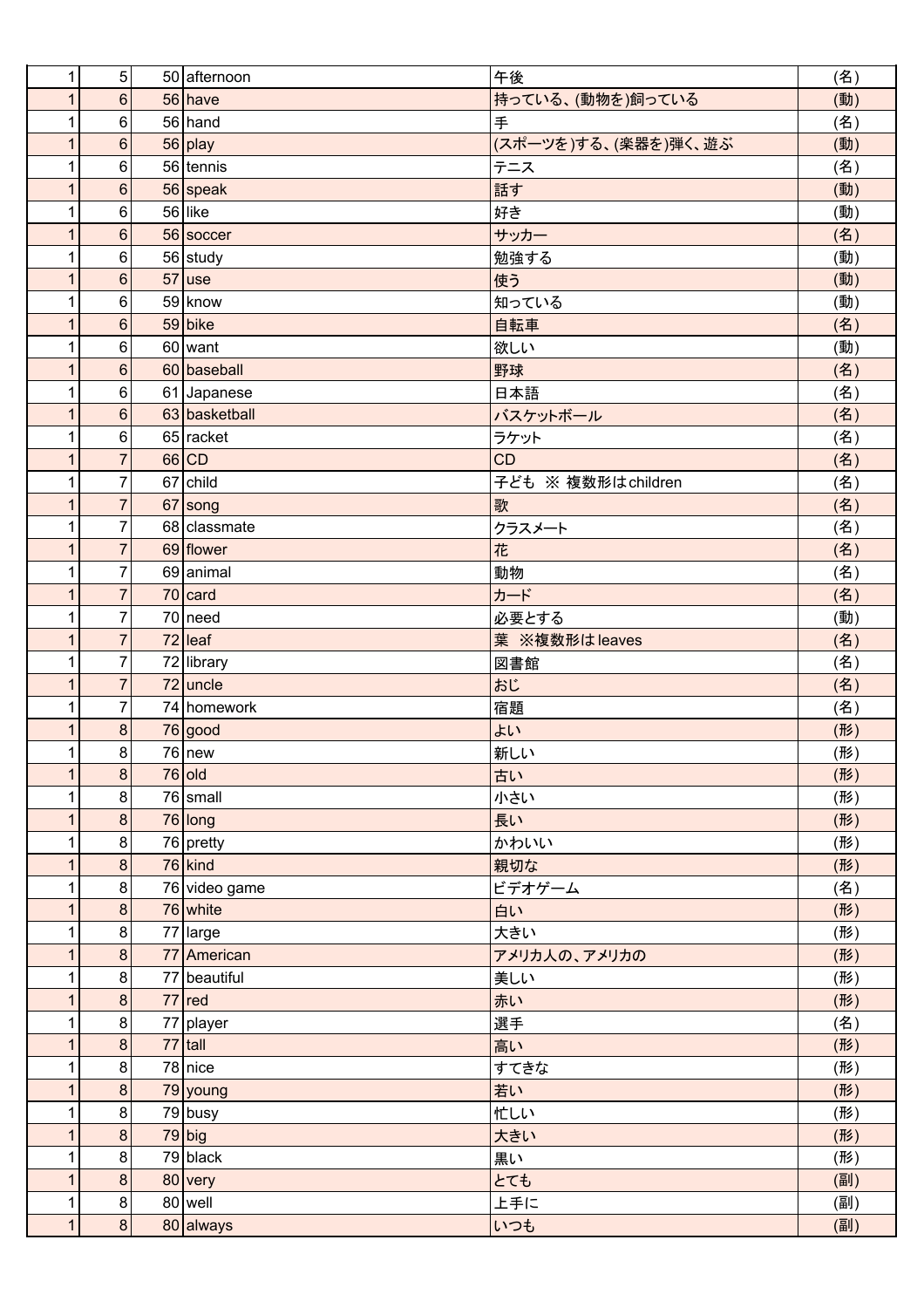| 1                 | 8                | 80 picture                          | 絵、写真                   | (名)        |
|-------------------|------------------|-------------------------------------|------------------------|------------|
| 1                 | 8                | 80 usually                          | たいてい                   | (副)        |
| 1                 | $\bf 8$          | 81 interesting                      | 面白い                    | (形)        |
| $\mathbf{1}$      | $\overline{8}$   | 81 speaker                          | 話し手                    | (名)        |
| 1                 | $\bf 8$          | $81 $ too                           | ~しすぎ                   | (副)        |
| 1                 | $\bf 8$          | $81$ hard                           | 一生懸命に                  | (副)        |
| 1                 | 8                | $81$ run                            | 走る                     | (動)        |
| $\mathbf{1}$      | $\bf 8$          | $81$ fast                           | 速く                     | (副)        |
| 1                 | $\bf 8$          | 82 early                            | 早く                     | (副)        |
| $\overline{1}$    | 8                | 82 Japanese                         | 日本人の                   | (形)        |
| 1                 | $\bf 8$          | $84$ doll                           | 人形                     | (名)        |
| $\mathbf{1}$      | $\boldsymbol{9}$ | $86$ live                           | 住んでいる                  | (動)        |
| 1                 | 9                | 86 watch                            | 見る                     | (動)        |
| 1                 | $\boldsymbol{9}$ | $86$ TV                             | テレビ                    | (名)        |
| 1                 | 9                | 86 after $\sim$                     | ~の後で                   | (前)        |
| $\mathbf{1}$      | $\overline{9}$   | 86 dinner                           | 夕食                     | (名)        |
| 1                 | $\boldsymbol{9}$ | 86 every day                        | 毎日                     | (副)        |
| 1                 | $\boldsymbol{9}$ | 86 go to $\sim$                     | 〜へ行く                   | (動)        |
| 1                 | 9                | $87$ teach                          | 教える                    | (動)        |
| $\mathbf{1}$      | 9                | $87$ come                           | 来る                     | (動)        |
| 1                 | 9                | $87$ here                           | ここで、ここに                | (副)        |
| $\overline{1}$    | 9                | 87 every morning                    | 毎朝                     | (副)        |
| 1                 | $\boldsymbol{9}$ | $87$ swim                           | 泳ぐ                     | (動)        |
| $\mathbf{1}$      | 9                | $87$ wash                           | 洗う                     | (動)        |
| 1                 | 9                | $87$ work                           | 働く                     | (動)        |
| 1                 | $\boldsymbol{9}$ | 90 volunteer work                   | ボランティア活動               | (名)        |
| 1                 | 9                | 91 Internet                         | インターネット                | (名)        |
| $\overline{1}$    | $\overline{9}$   | 91 comic book                       | 漫画                     | (名)        |
| 1                 | $\boldsymbol{9}$ | $91$ help                           | 助ける、手伝う                | (動)        |
| 1                 | $\boldsymbol{9}$ | 91 kitchen                          | 台所                     | (名)        |
| 1                 | $\overline{9}$   | $91$ drive                          | 運転する                   | (動)        |
| 1                 | $\boldsymbol{9}$ | $95$ city                           | 都市                     | (名)        |
| 1                 | 9                | 95 dictionary                       | 辞書                     | (名)        |
| $\overline{1}$    | 10               | $97$ read                           | 読む                     | (動)        |
| 1                 | 10               | $101$ write                         | 書く                     | (動)        |
| $\mathbf{1}$      | 10               | $101$ letter                        | 手紙                     | (名)        |
| 1                 | 10               | $102$ cook                          | 料理する                   | (動)        |
| $\mathbf{1}$      | 11               | 106 $\sim$ years old<br>$106$ meter | ~歳                     | (形)        |
| 1<br>$\mathbf{1}$ | 11<br>11         | 106 centimeter                      | メートル                   | (名)        |
|                   |                  | $106$ river                         | センチメートル                | (名)        |
| 1<br>1            | 11<br>11         | $106$ train                         | Щ                      | (名)        |
| 1                 | 11               | $107$ plane                         | 電車                     | (名)        |
| $\mathbf{1}$      | 11               | $107$ feet                          | 飛行機<br>フィート ※ footの複数形 | (名)        |
| 1                 | 11               | $107$ inch                          |                        | (名)<br>(名) |
| $\overline{1}$    | 11               | $107$ aunt                          | インチ<br>おば              | (名)        |
| 1                 | 11               | $107$ there                         | そこで、そこに                | (副)        |
| $\mathbf{1}$      | 11               | $111$ subject                       | 教科                     | (名)        |
| 1                 | 11               | $111$ math                          | 数学                     | (名)        |
| 1                 | 11               | $111$ science                       | 理科                     | (名)        |
| $\mathbf{1}$      | 11               | 111 language                        | 言語                     | (名)        |
| $\overline{1}$    | 11               | $112$ ~ o'clock                     | ~時                     | (名)        |
|                   |                  |                                     |                        |            |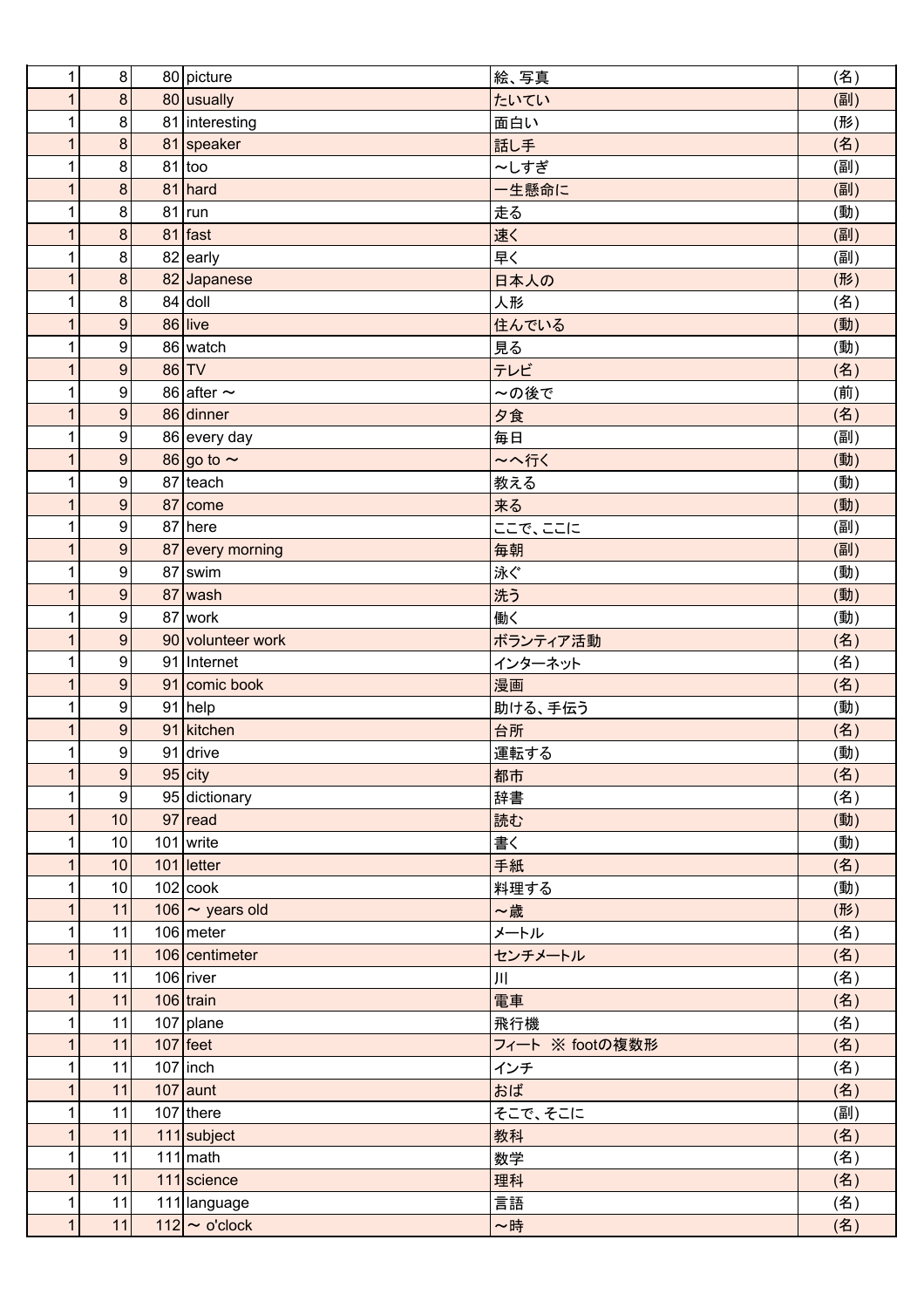|              | 11<br>1              |           | $112 $ today         | 今日                | (名) |
|--------------|----------------------|-----------|----------------------|-------------------|-----|
|              | 11<br>1              |           | $112$ bed            | ベッド、寝ること          | (名) |
|              | 11<br>1              |           | $112$ birthday       | 誕生日               | (名) |
|              | 11<br>1              |           | $113$ summer         | 夏                 | (名) |
|              | 11<br>1              |           | $113$ get up         | 起きる               | (動) |
|              | 11<br>1              |           | 113 morning          | 朝                 | (名) |
|              | 11<br>1              |           | $113$ class          | クラス、授業            | (名) |
|              | 11<br>1              |           | 113 before $\sim$    | ~の前に              | (前) |
| 1            | 11                   |           | $114$ doghouse       | 犬小屋               | (名) |
|              | 11<br>$\overline{1}$ |           | 116 leave for $\sim$ | ~に向かう             | (名) |
| 1            | 11                   |           | $117$ room           | 部屋                | (名) |
|              | 11<br>$\mathbf{1}$   |           | 117 bicycle          | 自転車               | (名) |
|              | 11<br>1              |           | $118$ day            | $\Box$            | (名) |
|              | 11<br>1              |           | $118$ week           | 週                 | (名) |
|              | 1<br>12              |           | $120$ open           | 開ける               | (動) |
|              | 12<br>1              |           | 120 stand up         | 立ちあがる             | (動) |
|              | 12<br>1              |           | 120 look at $\sim$   | ~を見る              | (動) |
|              | 12<br>1              |           | $120$ close          | 閉じる               | (動) |
|              | 12<br>1              |           | $120$ eye            | 目                 | (名) |
|              | 12<br>1              | $120$ sit |                      | 座る                | (動) |
| 1            | 12                   |           | 121 listen to $\sim$ | ~を聞く              | (動) |
|              | 12<br>$\overline{1}$ |           | $121$ sing           | 歌う                | (動) |
| 1            | 12                   |           | $122$ walk           | 歩く                | (動) |
|              | 12<br>$\mathbf{1}$   |           | $122$ now            | $\Leftrightarrow$ | (副) |
|              | 12<br>1              |           | $122$ night          | 夜                 | (名) |
|              | 12<br>1              |           | $123$ sit down       | 座る                | (動) |
|              | 1<br>12              |           | $123$ lake           | 湖                 | (名) |
|              | 12<br>1              |           | $124$ word           | 単語                | (名) |
|              | 12<br>1              |           | $124$ see            | 見える               | (動) |
|              | 12<br>1              |           | $124$ game           | 試合                | (名) |
|              | 12<br>$\mathbf{1}$   |           | $125$ Uunch          | 昼食                | (名) |
|              | 12<br>1              |           | $125$ cake           | ケーキ               | (名) |
| 1            | 12                   |           | 126 pool             | プール               | (名) |
|              | 12<br>1              |           | 126 favorite         | お気に入りの            | (形) |
| 1            | 12                   |           | $126$ sport          | スポーツ              | (名) |
|              | 12<br>1              |           | 126 near $\sim$      | ~の近くに             | (前) |
|              | 12<br>1              |           | $127$ textbook       | 教科書               | (名) |
| $\mathbf{1}$ | 12                   |           | 127 take a bath      | 入浴する              | (動) |
|              | 1<br>12              |           | 127 breakfast        | 朝食                | (名) |
|              | 13<br>1              |           | $130$ sea            | 海                 | (名) |
|              | 13<br>1              |           | $131$ sleep          | 寝る                | (動) |
|              | 13<br>1              |           | $131$ bench          | ベンチ               | (名) |
|              | 13<br>1              | $132$ eat |                      | 食べる               | (動) |
|              | 13<br>1              |           | 133 hospital         | 病院                | (名) |
| 1            | 13                   |           | $133$ stay           | 滞在する              | (動) |
|              | 13<br>$\mathbf{1}$   | $134$ do  |                      | する                | (動) |
| 1            | 13                   |           | $134$ classroom      | 教室                | (名) |
|              | 13<br>1              |           | $135$ talk           | 話す                | (動) |
|              | 13<br>1              |           | $135$ make           | 作る                | (動) |
| $\mathbf{1}$ | 13                   |           | $136$ people         | 人々                | (名) |
|              | 1<br>13              |           | $137$ e-mail         | 電子メール             | (名) |
|              | 13<br>$\mathbf{1}$   |           | $137$ newspaper      | 新聞                | (名) |